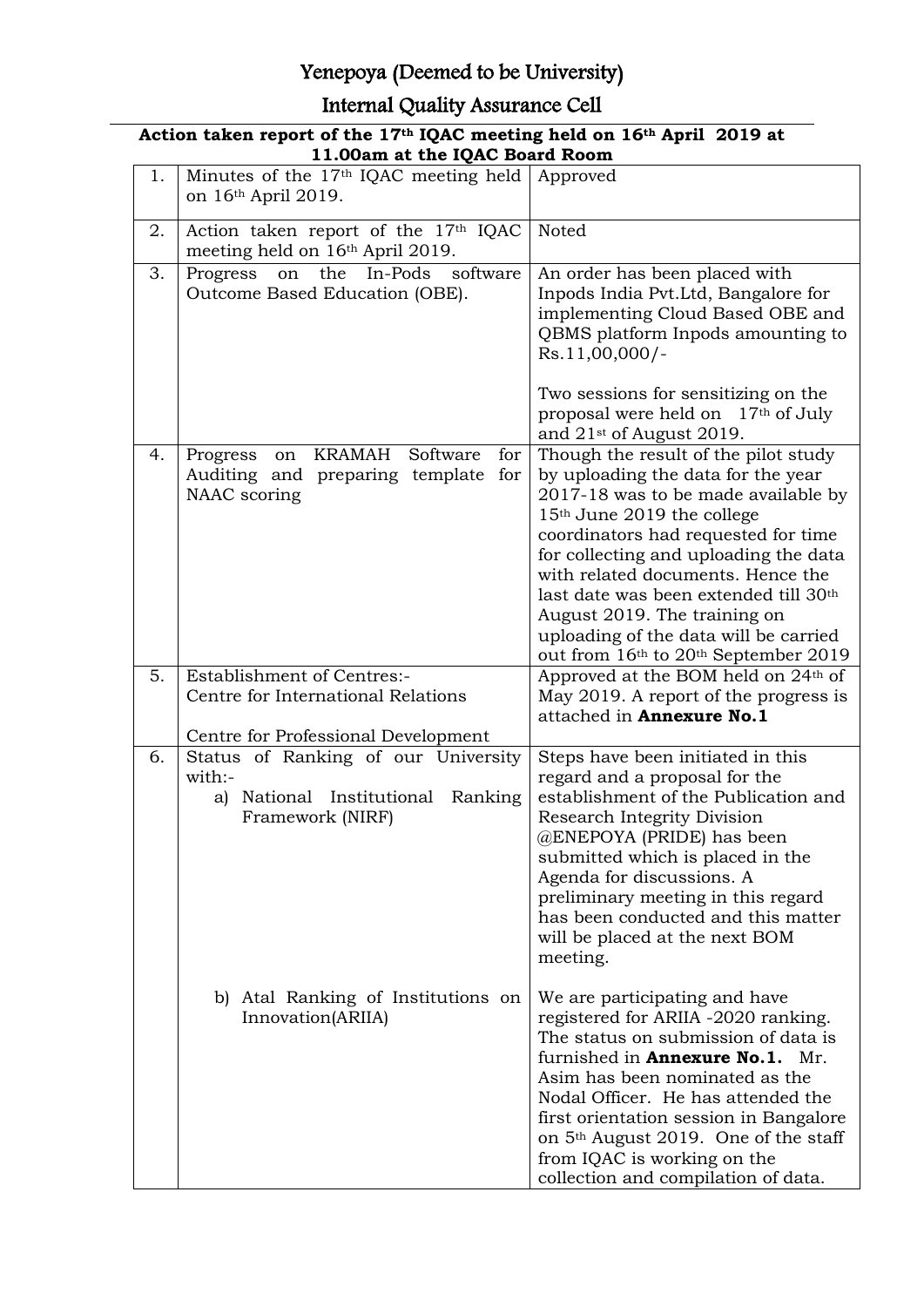### Yenepoya (Deemed to be University)

### Internal Quality Assurance Cell

| 7.  | Proposal to conduct a workshop for the                             | Workshop has been conducted on 8th        |
|-----|--------------------------------------------------------------------|-------------------------------------------|
|     | non teaching staff on "Administration"                             | of August 2019 and the report is          |
|     | Reforms and e-governance in Higher                                 | attached in Annexure No.2                 |
|     | Education Institutions".                                           |                                           |
| 8.  | Status of the identified gaps on NAAC                              | A session for the Medical faculty         |
|     | key indicators and suggest methods for                             | members was held by the Pro Vice          |
|     | implementation.                                                    | Chancellor (Monitoring Committee)         |
|     |                                                                    | on 13th July 2019.                        |
|     |                                                                    | Committees have been constituted          |
|     |                                                                    | for some of the criterions and            |
|     |                                                                    | policies to be framed for                 |
|     |                                                                    | implementation. The status of the         |
|     |                                                                    | policies is being taken up for            |
|     |                                                                    | discussions in Agenda No. 10.             |
| 9.  | Implementation of the Feedback forms                               | Feedback forms have been circulated       |
|     | based on the revised NAAC Manual for                               | the Principals of constituent<br>to       |
|     | <b>Health Science Universities</b>                                 | colleges<br>forwarded<br>and<br>to<br>the |
|     |                                                                    | departments<br>implementation<br>for      |
|     |                                                                    | through the IT department.                |
| 10. | To take note of UGC letter D.O.F.No.18-                            |                                           |
|     | 33(Kerala)/2018(L) dated 12th March                                |                                           |
|     | 2019 in respect of clause 6.0.11 of UGC<br>for                     | Noted for implementation                  |
|     | (Minimum<br>Qualification<br>Other                                 |                                           |
|     | Appointment of Teachers &<br>Academic Staff in Universities<br>and |                                           |
|     | and<br>Measures<br>for<br>the<br>Colleges                          |                                           |
|     | Maintenance of Standards in Higher                                 |                                           |
|     | Education) Regulation, 2010.                                       |                                           |
|     |                                                                    |                                           |
|     | 11. Report<br>various<br>sessions<br>the<br>on                     |                                           |
|     | <b>NAAC</b><br>accreditation<br>regarding                          | Taken note.                               |
|     | conducted to the staff of Homeopathy                               |                                           |
|     | and Ayurveda Colleges                                              |                                           |
| 12. | of<br>Academic<br>Conduct<br>and                                   | The names of the panel members            |
|     | Administrative Audit (AAA) and short                               | have been shortlisted. Action yet to      |
|     | listing of the panel.                                              | be initiated.                             |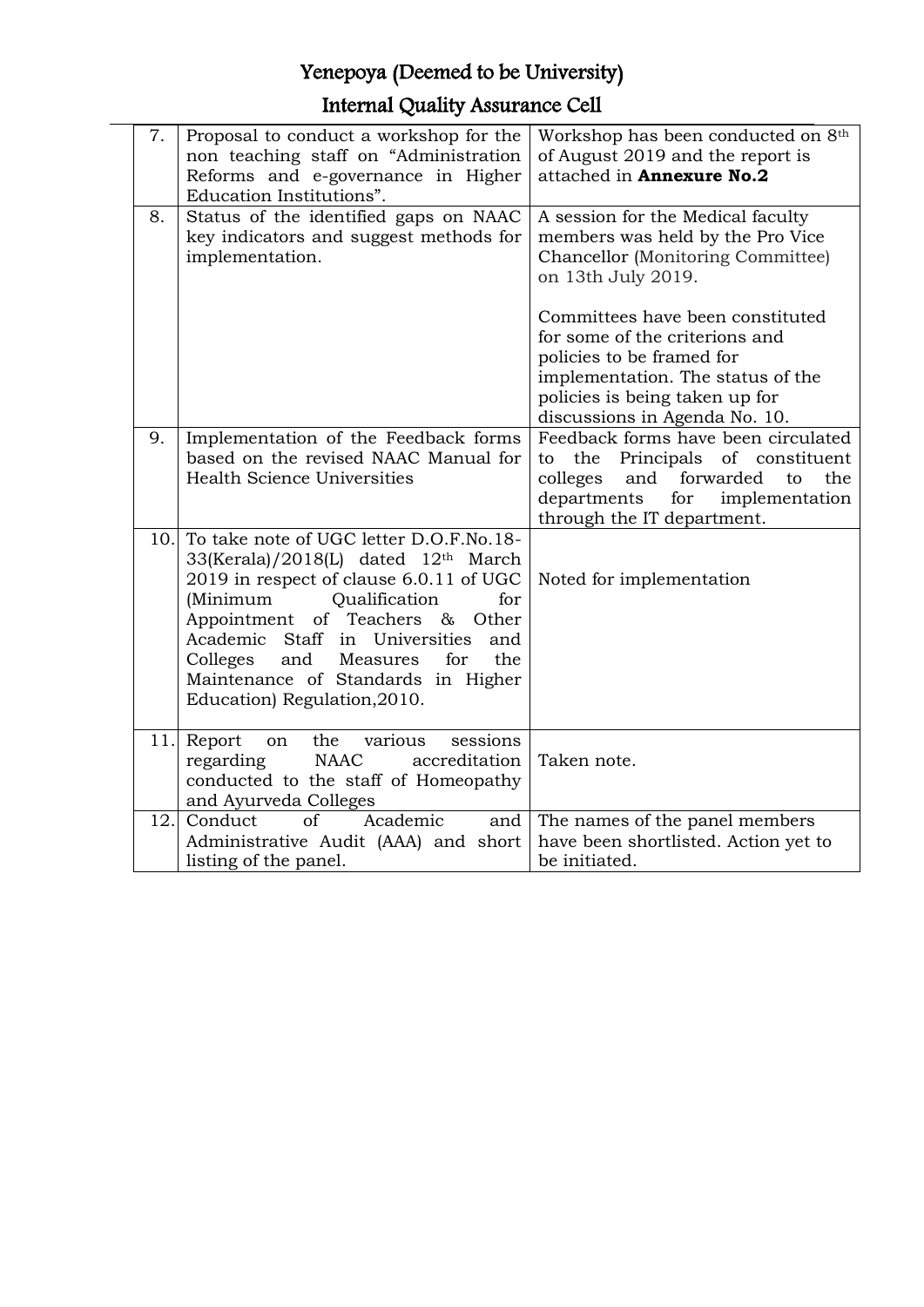# **ANNEXURE NO. 1**

**of**

# **Action taken report**

**Agenda No. 5. Establishment of International Relations, Centre for Professional Development & Atal Ranking of Institutions on Innovation Achievements (ARIIA)**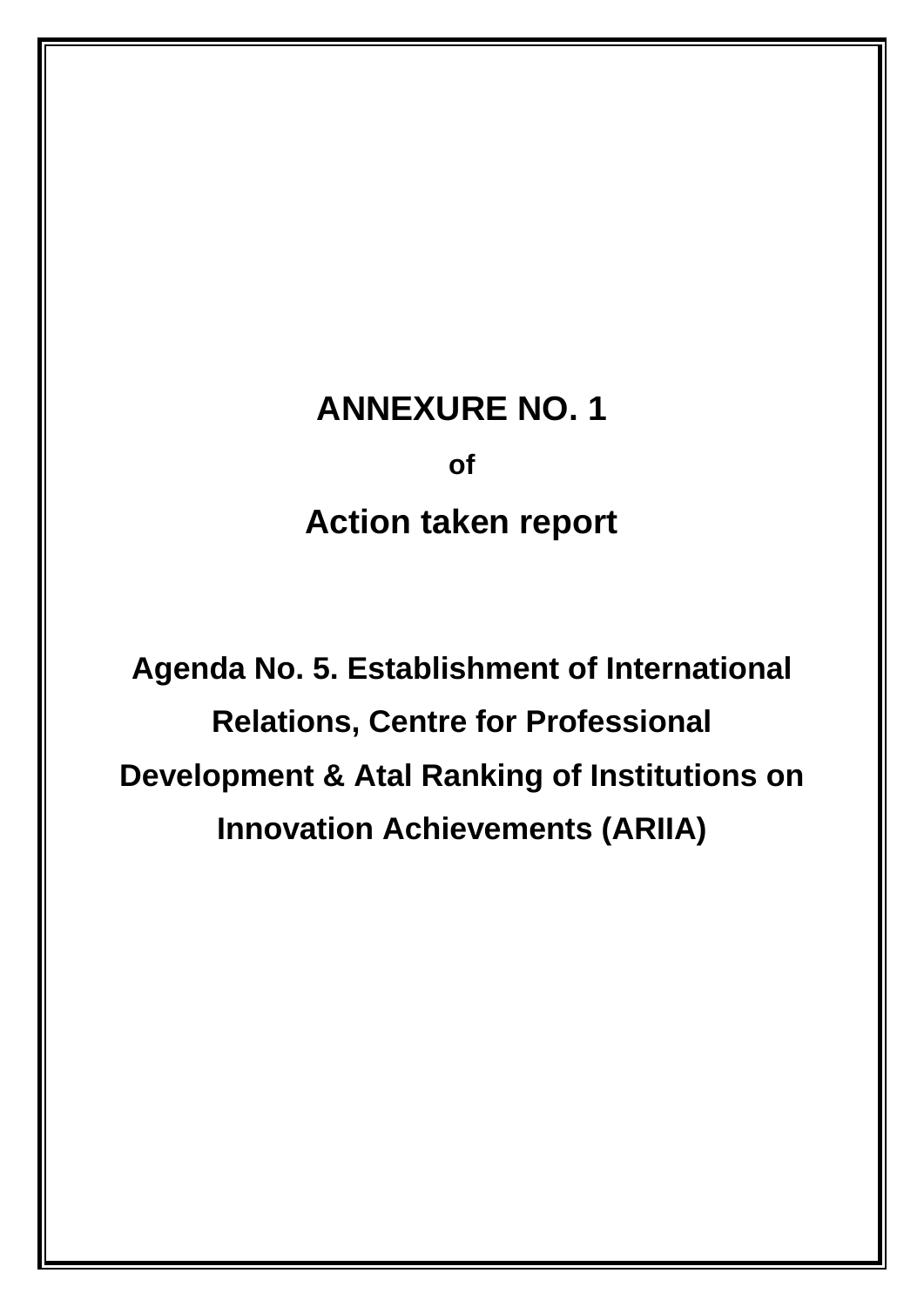#### **5. Establishment of Centres:**

#### **Centre for International Relations: The Centre for International Relations has been approved at the meeting of the Board of Management.**

We have appointed a Consultant for International Collaborations to work on collaborations with International agencies, Governments or Educational Institutions for various courses and services run by the University. So far 7 delegations have visited Yenepoya and 7 MoUs have been entered into as detailed below:-

| Sl.No.         | Name of the                                                                           | Date of                            |        | Period                         | Nature of                                           |
|----------------|---------------------------------------------------------------------------------------|------------------------------------|--------|--------------------------------|-----------------------------------------------------|
| $\mathbf 1$    | organisation<br>Rwanda<br>High<br>New<br>Commission,<br>Delhi                         | signing<br>5 <sup>th</sup><br>2019 | August | 4 <sup>th</sup> August<br>2024 | Collaboration                                       |
| $\overline{2}$ | Malawi<br>High<br>Commission,<br><b>New</b><br>Delhi                                  | 22 <sup>nd</sup><br>2019           | July   | $21st$ July<br>2024            |                                                     |
| 3              | St. Albert's College<br>Medicine<br>of<br>and<br>Sciences,<br>Health<br>Ghana, Africa | 17 <sup>th</sup><br>2019           | June   | 2019-2024                      | Educational,<br>Health and<br>skill<br>Development. |
| 4              | St. Albert's College<br>Medicine<br>and<br>of<br>Sciences,<br>Health<br>Ghana, Africa | 17 <sup>th</sup><br>2019           | June   | 2019-2024                      |                                                     |
| 5              | Penetecost<br>University College,<br>Ghana                                            | 17 <sup>th</sup><br>2019           | June   | 2019-2024                      |                                                     |
| 6              | Ghana India Trade<br>Advisory Chamber,<br>Ghana                                       | 17 <sup>th</sup><br>2019           | June   | 2019-2024                      |                                                     |
| $\overline{7}$ | <b>GHANA Health</b><br>Service, Accra,<br>Ghana                                       | 18 <sup>th</sup><br>2019           | March  | 2019-2024                      |                                                     |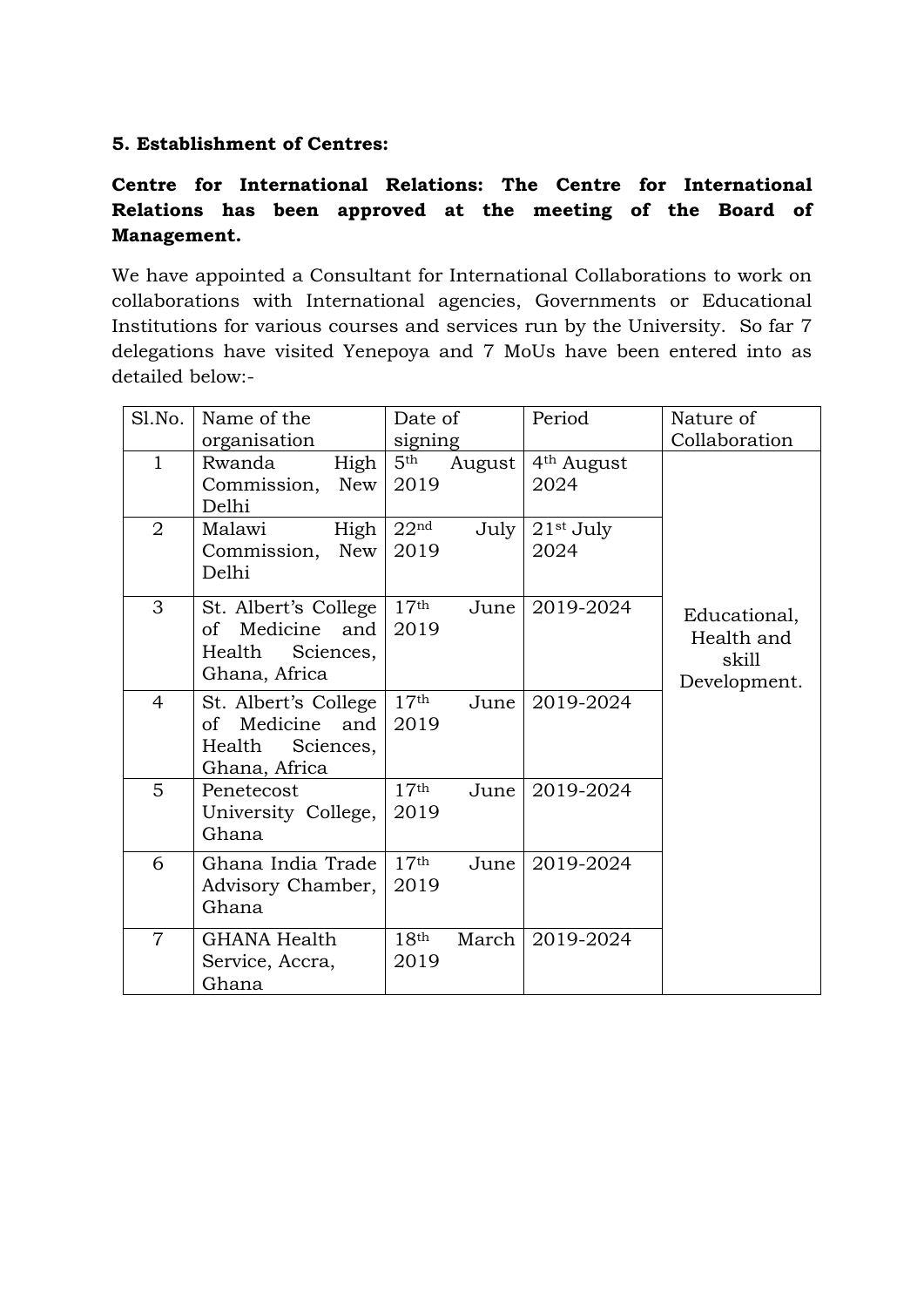**Centre for Personality and Professional Development Centre** has been approved at the meeting of the Board of Management held on 24th of May 2019**.** At present the Centre is functioning with one Coordinator at the IQAC Office.

Three programs have been rolled out by the Centre for the Non teaching staff of the Medical College and University and students of Yenepoya Medical and Physiotherapy Colleges during the last three months.

Ascend Language Proficiency Course is a 6 months course. 54 Non teaching staff (SDA and FDAs) are being trained.

#### **Modules covered for Non teaching staff are** :-

- 1. Communication- Types, Process, Barriers and Ways to overcome communication barriers.
- 2. Basic English Grammar: Parts of Speech, Preposition- Types of Prepositions.
- 3. Tenses- Types and Exercises. Subject Verb Concord. Adjectives & Verbs- Types and forms.
- 4. Articles- Definite and indefinite articles, exercises on it.
- 5. Question Tags- Various exceptions in question tags. Active and Passive Voice.
- 6. Reading skills.

**Yenepoya Medical College**: One month foundation course has been completed for 150 MBBS students of 1st MBBS. The details of the modules are furnished below:-

#### **Modules covered for 1st MBBS students of Yenepoya Medical College**:-

- 1. Communication:
- 2. Types, Process, Barriers and Ways to overcome communication barriers.
- 3. Cross Cultural Communication.
- 4. Small Talk. Role plays
- 5. Tenses- exercise
- 6. Subject Verb Concord.
- 7. Prepositions, Reading Skills.
- 8. Written Communication.
- 9. Body language.
- 10. Self Confidence
- 11. Public Speaking Skills
- 12. Poetry: The Solitary Reaper and The Road Not Taken
- 13. Debate and Humorous Speech Contest
- 14. Importance of Scholastic life

**Yenepoya Physiotherapy College:** 59 students of 1<sup>st</sup> year BPT course are undergoing Basic Communication skills. The details of the modules are as below:-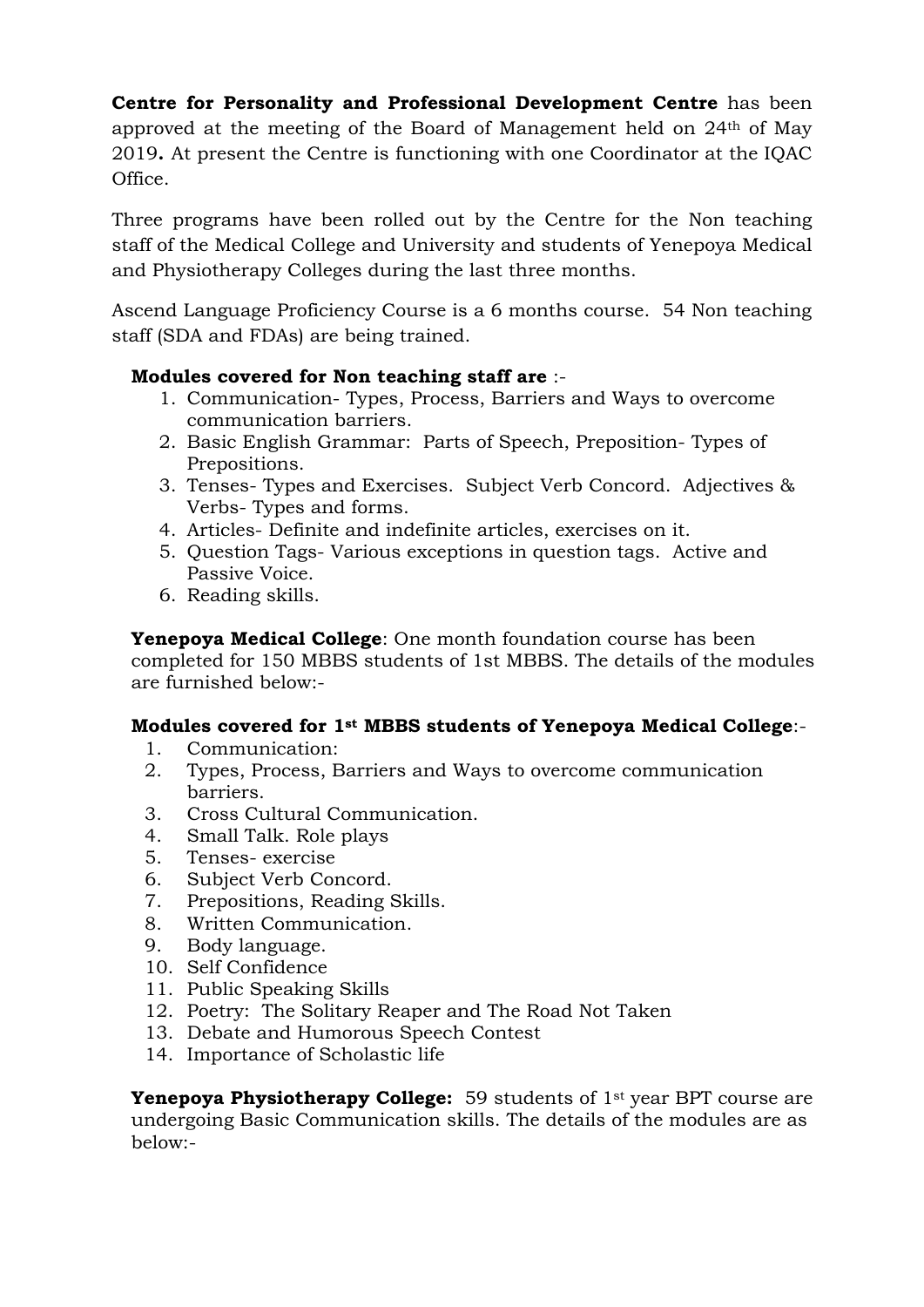#### **Modules for the students of Yenepoya Physiotherapy College :-**

- 1. Communication, Process of Communication. Types of Communication: Interpersonal Communication, Intrapersonal Communication. Barriers of Communication. How to Overcome Communication Skills.
- 2. Grammar: Parts of Speech, Articles, Subject Verb Concord. Prepositions, Tenses.
- 3. Importance of Public Speaking and Body language.

The library at the Centre is equipped with 15 books.

#### **Future proposed Programs.**

#### **Yenepoya Medical College.**

- 1. After successfully completing the foundation course, English communication skills will continue for students for the next three months as usual mainly focusing on grammar, reading, writing and listening skills. To make students aware of the importance of English language in professional life. Training will also be given in following basic etiquette and leadership program.
- 2. Training program for Faculty (staff) on soft skills to be organized.
- 3. Plan to start a Toastmasters club in the campus.

#### **Yenepoya University - Non teaching staff**

- $\triangleright$  Ascend Language Proficiency course which has already begun will be continuing for the next three months.
- $\triangleright$  Successfully completed 1 module focusing on the need of Communication and basic grammar skills.
- $\triangleright$  Module on vocabulary building is going on and would continue with writing and basic conversation skills.
- $\triangleright$  Plan to organize a book review and movie review contest for all the non teaching staff undergoing training.

#### **Yenepoya College of Physiotherapy**

- $\triangleright$  Basic communication skills has been going on for the physiotherapy students and the same will continue.
- $\triangleright$  Main focus is on all aspects of the English language constituting grammar, communication, writing skills.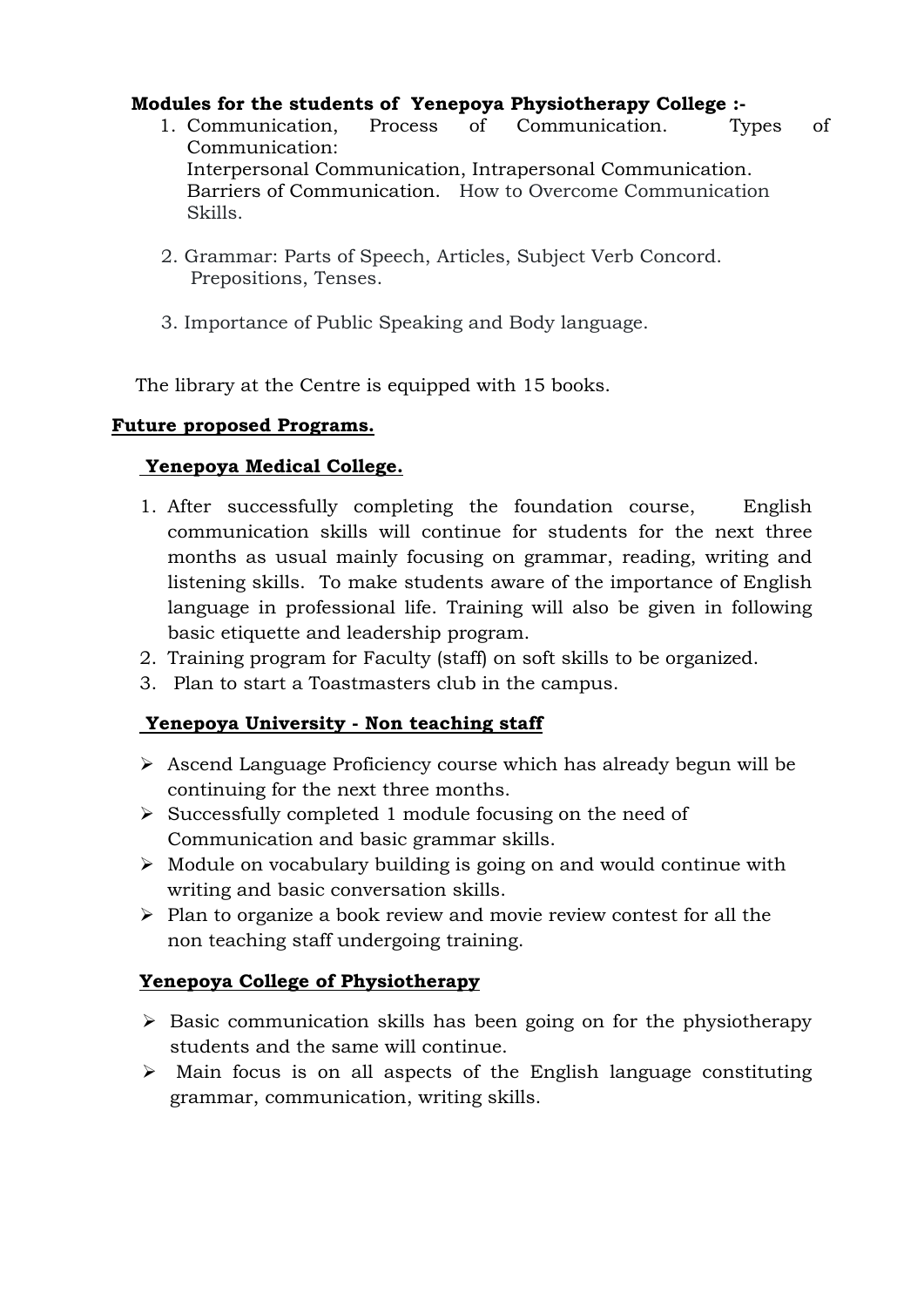#### 6. b) **Atal Ranking of Institutions on Innovation:-**

We have registrerd for ARIIA 2020. The data that is required for the Pre-Qualifier section has been submitted.

MHRD organised orientation sessions on ARIIA 2020 to explain the guidelines and application procedure for getting the educational institution listed for the 2020 edition of the Atal Ranking of Institutions on Innovation Achievements (ARIIA). The orientation session for Karnataka region was held at Amrita College of Engineering, Bangalore on 5th August 2019 and was attended by the ARIIA Nodal Officer of the University.

The participation for the rankings is divided into two steps:-

- 1. Submission of Pre Qualifier Data (Deadline 25th Aug 2019)
- 2. Submission of Complete Data (Deadline 30thSep 2019)

The data to be submitted is divided into two groups,

- 1. Parameter Wise Data (Non-Financial Details)
	- a. Program Conducted by Institute Related to IPR, Entrepreneurship / Start-ups & Innovation
	- b. Courses on Innovation, IPR and Entrepreneurship Development Offered During the Academic Period 2018-19
	- c. Innovation, Pre-Incubation & Incubation Centre/Facilities exists in campus
	- d. Technology Commercialization / Transfer
- 2. Parameter Wise Data (Financial Details)
	- a. Programs And Activities On IPR, Innovations, Start-Up And Entrepreneurship(Financial Details)
	- b. Innovation, Pre-Incubation and Incubation Facilities, Services and Supports(Financial Details)
	- c. Technology Commercialization / Transfer (Financial Details)

Annual Calendar of Activities has been drawn and activities are being conducted as per the time line.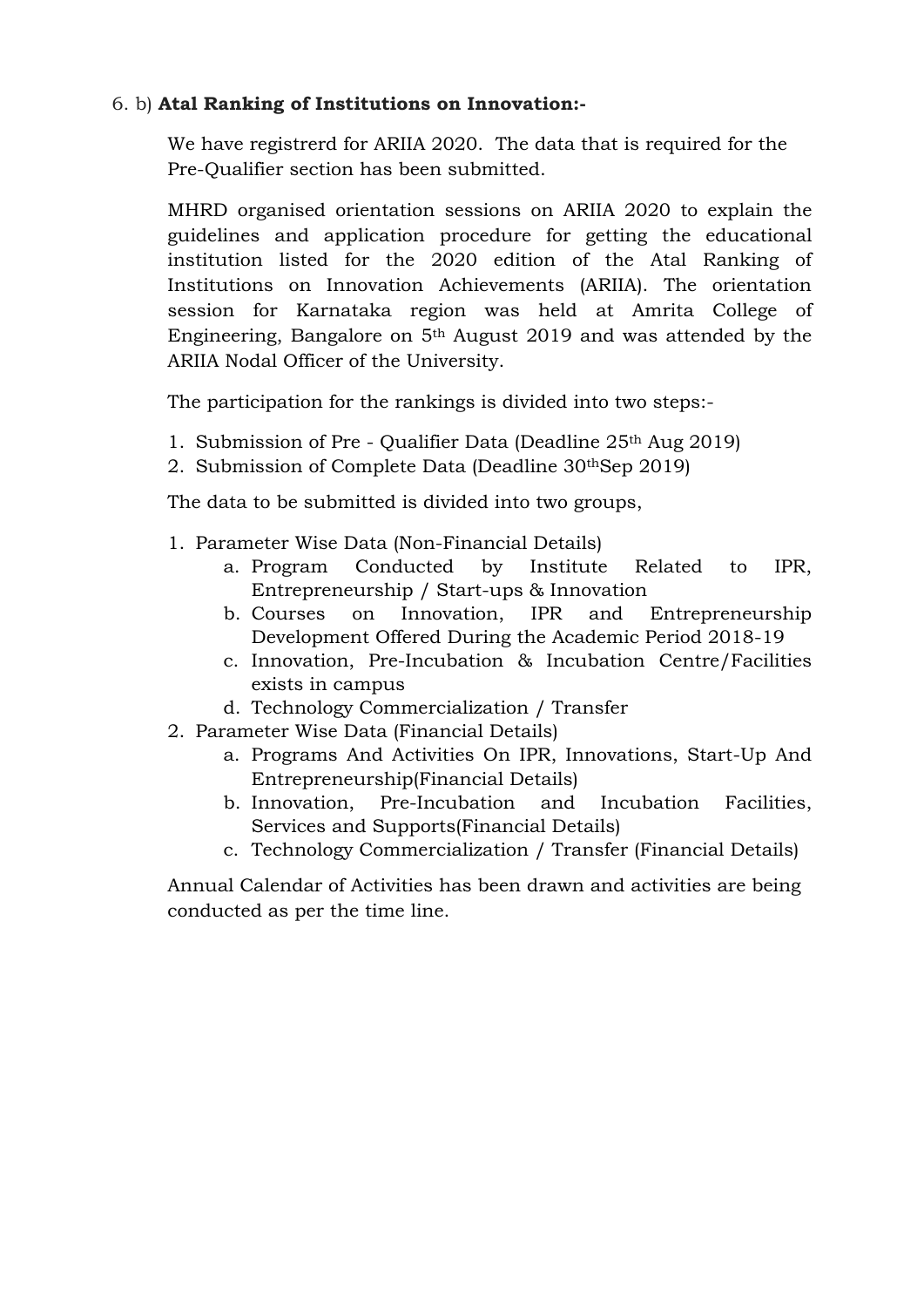# **ANNEXURE NO. 2**

**of**

# **Action taken report**

**Agenda No. 7. Proposal to conduct a workshop for the non-teaching staff on "Administration Reforms and e-governance in Higher Education Institutions"**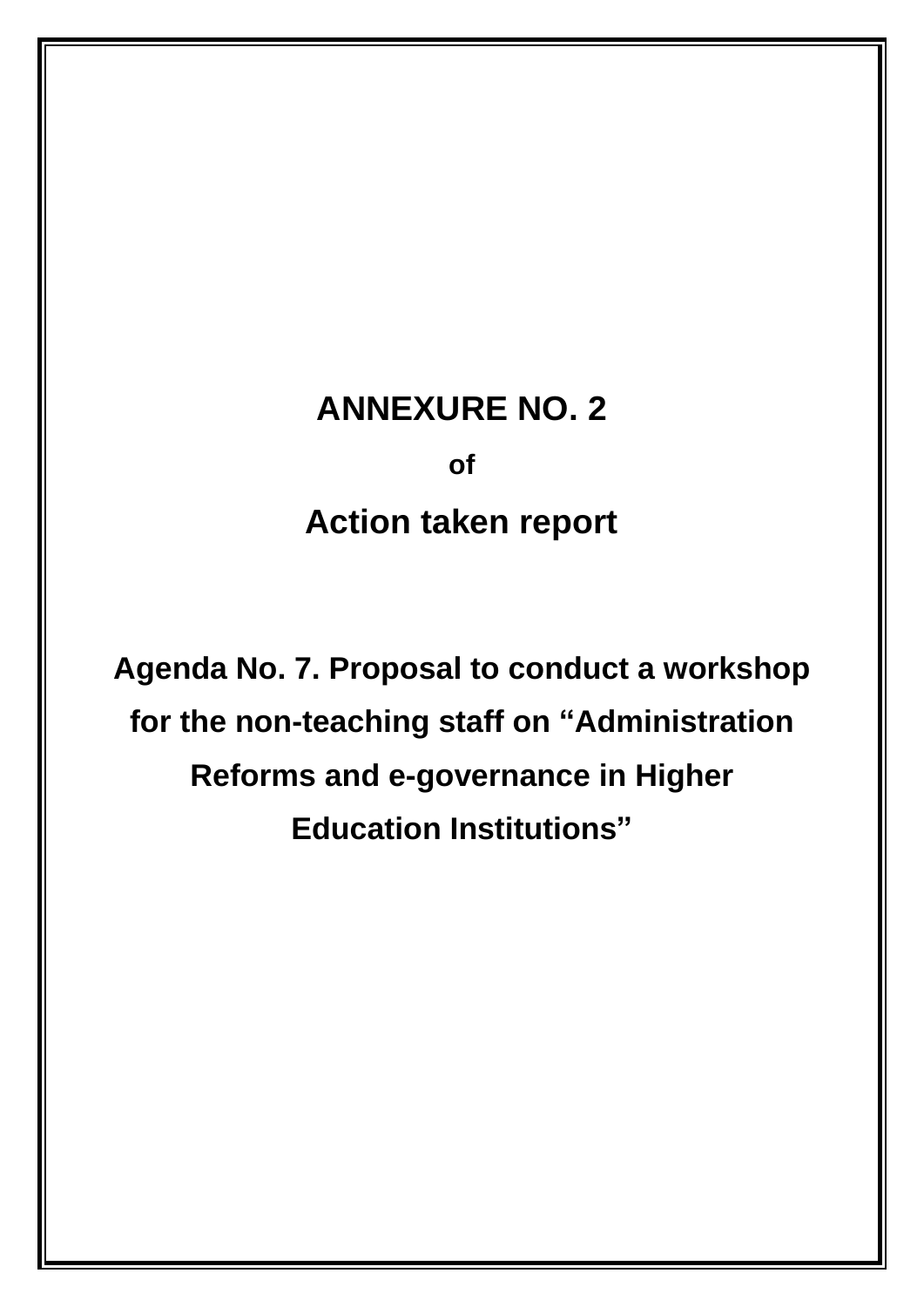

#### **YENEPOYA (DEEMED TO BE UNIVERSITY) Recognized under Sec. 3(A) of the UGC Act 1956 Accredited by NAAC with 'A' Grade Organized by**

Internal Quality Assurance Cell (IQAC), Yenepoya (Deemed to be University) Internal Quality Assurance Cell (IQAC) had organised a lecture workshop titled "Administrative Reforms and Governance in Higher Education Institutions" for the non teaching staff of Yenepoya (Deemed to be University) on 8th of August 2019 from 9.30a.m. to 1.30p.m.



The workshop started with the invocation and lighting of the lamp. Mrs. Lily Chandran, Superintendent, IQAC welcomed the audience. The Guest of Honour, Prof. M Abdul Rahiman, Higher Educational Advisor, spoke on the importance and purpose of organising lecture workshops every year for the non teaching staff of the University.

Hon'ble Vice Chancellor, Dr. M.Vijayakumar laid stress on the importance of quality processes in the Governance aspects and total Quality Management of the Institution. He also highlighted about the importance of such workshops to be organised in the institution. Ms. Calida Royce D'Souza, Co-ordinator, Centre for Personal and Professional Development proposed the vote of thanks.



The first session was taken by Dr. M.S. Moodithaya titled "Governance and Financial Management in Higher Educational Institutions". Dr. Moodithaya focussed on the three important aspects such as curriculum development, teaching learning methodology and research and extension activities at the University level. He gave several examples

based on his experience how each of these three parameters governs the Institutional excellence at International levels.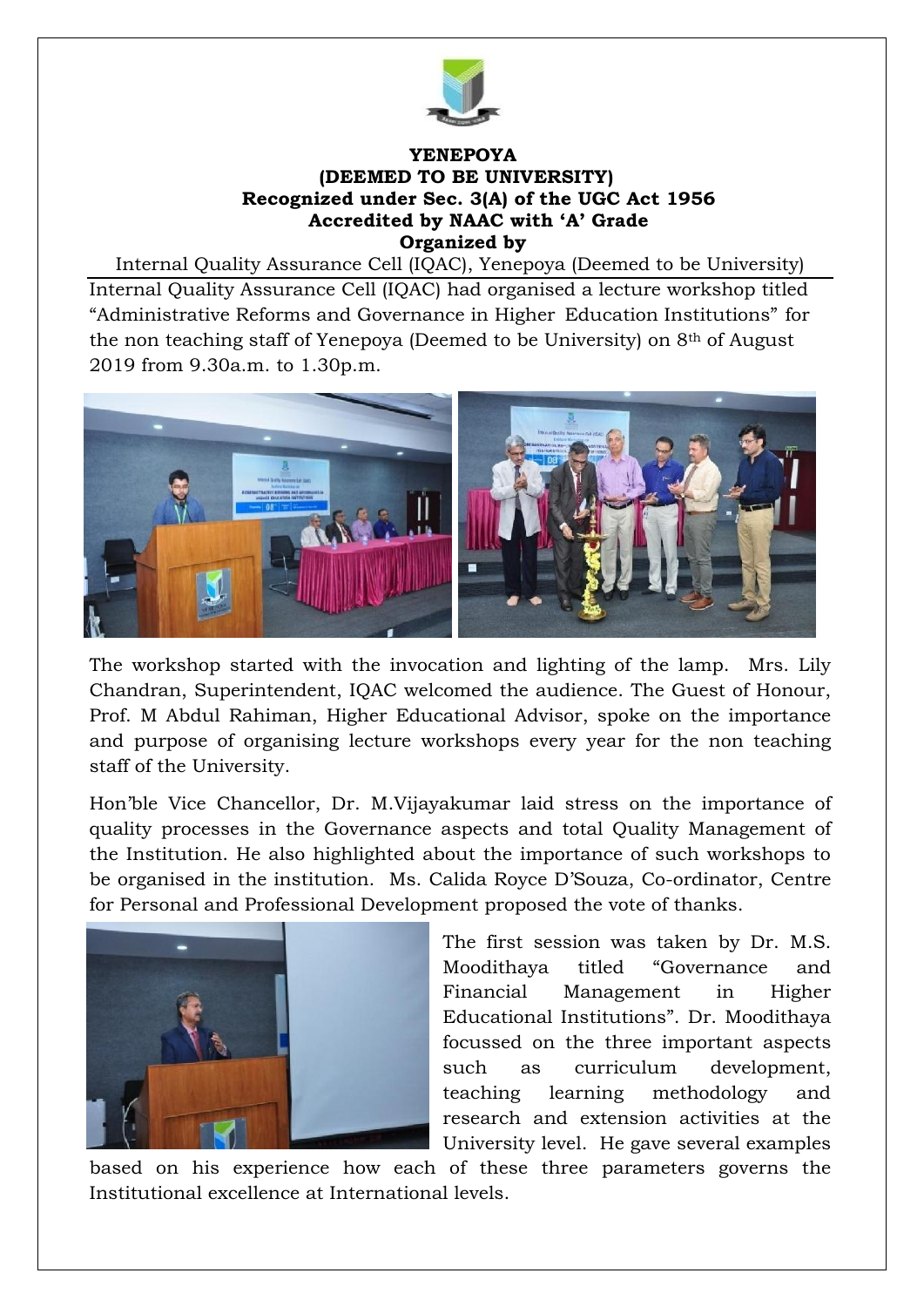He also stressed on the processes to be put in place rather than individualised. He also highlighted the importance of creation of an Organogram, Vision, Mission and fixing up responsibility and powers at various organisational levels. The competency of each of the authority can be utilised in delegating and decentralisation of the processes in order to bring in effective changes based on the Vision, Mission, Strategic plan and Action plan needs to be drawn which should be specific, measurable, attainable and time bound.

He laid stress upon the mobilisation of finances for managing the Institution apart from student fee. He stated that the Institution should focus more on endowment funds, research funds, hostels and other resources.

Dr. A.M.Khan, Registar, Mangalore University spoke about how e-governance can be implemented for the effective management of Higher Educational Institutions. Dr. Khan outlined available software's for admissions, conduct of examinations, asset management, file management, student management, faculty management, resource management, alumni management, management of collaborations, MoU, staff management and work management (Civil) and how all these processes can be integrated and the system can be made paperless.

He also stressed on online allocation of budget, expenditure, settling of bills within the stipulated time. He also informed about the different servers available and the challenges faced by the staff in implementing such e-governance methods. At the end he also spoke how to overcome challenges for e.g. using different training sessions.

Mr. Anil D'Souza, Sr. Manager (HR), Manipal Academy of Higher Education spoke about Management of diversity through inclusion, Enhancing creativity and innovation, Rewards and recognition, Managing dissent, Goal setting, Career Management, Assessment and Development Centres, Employee exit Management, achieving operational excellence and importance of brand building.

He also spoke about out of the box thinking, mentoring, coaching and guiding and managing different mind sets and leadership qualities. He gave specific examples how human resource of the Institution plays a pivotal role in achieving Institution's vision mission.

A total of 161 non teaching staff participated in the Lecture workshop. Feedback was obtained from the participants and analysis drawn.

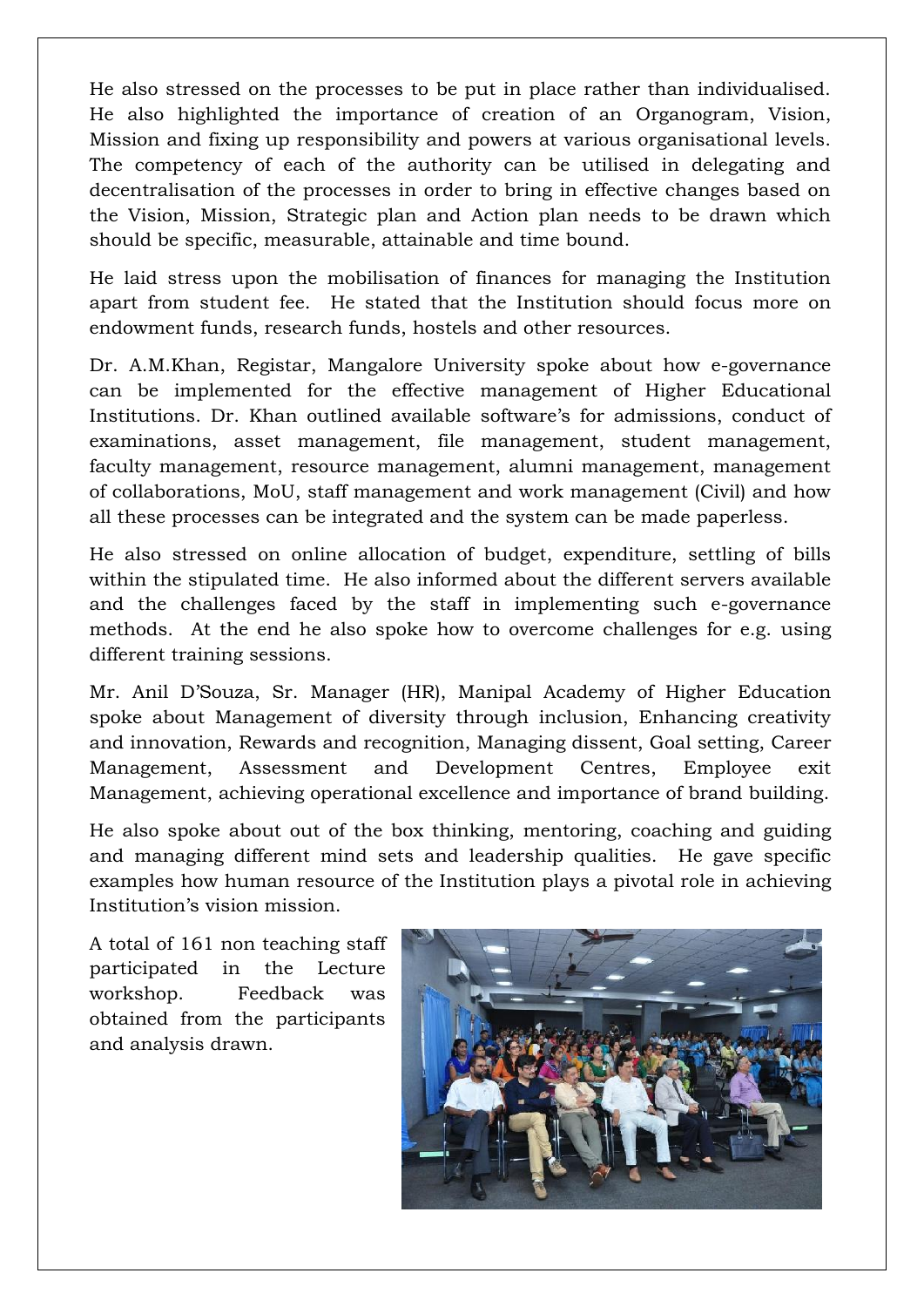

#### **Analysis of Feedback Form**

Lecture Workshop on **"Administrative Reforms and Governance in Higher Education Institutions"** on 8<sup>th</sup> August 2019

**Total number of Participants – 161**

**Total number of feedback forms collected – 154**

| Sl.<br>N <sub>0</sub> | <b>Criteria</b>                                        | <b>Strongly</b><br>Agree | Agree | <b>Disagree</b> | <b>Strongly</b><br><b>Disagree</b> | N <sub>0</sub><br>opinion |
|-----------------------|--------------------------------------------------------|--------------------------|-------|-----------------|------------------------------------|---------------------------|
| $\mathbf{1}$          | The workshop met my expectations                       | 33                       | 110   | 8               |                                    | $\overline{2}$            |
| $\overline{2}$        | The content was helpful                                | 53                       | 89    | 10              | 1                                  |                           |
| 3                     | The level of the workshop was appropriate              | 52                       | 89    | 5               | 4                                  | 4                         |
| $\overline{4}$        | The speakers had a good understanding of<br>the topics | 76                       | 69    | 8               | 1                                  | $\Omega$                  |
| 5                     | The workshop was worth my time                         | 36                       | 94    | 18              | 3                                  | 3                         |
| 6                     | The length of the workshop was<br>appropriate          | 33                       | 100   | 10              | 3                                  | 8                         |

#### **Overall Feedback:-**

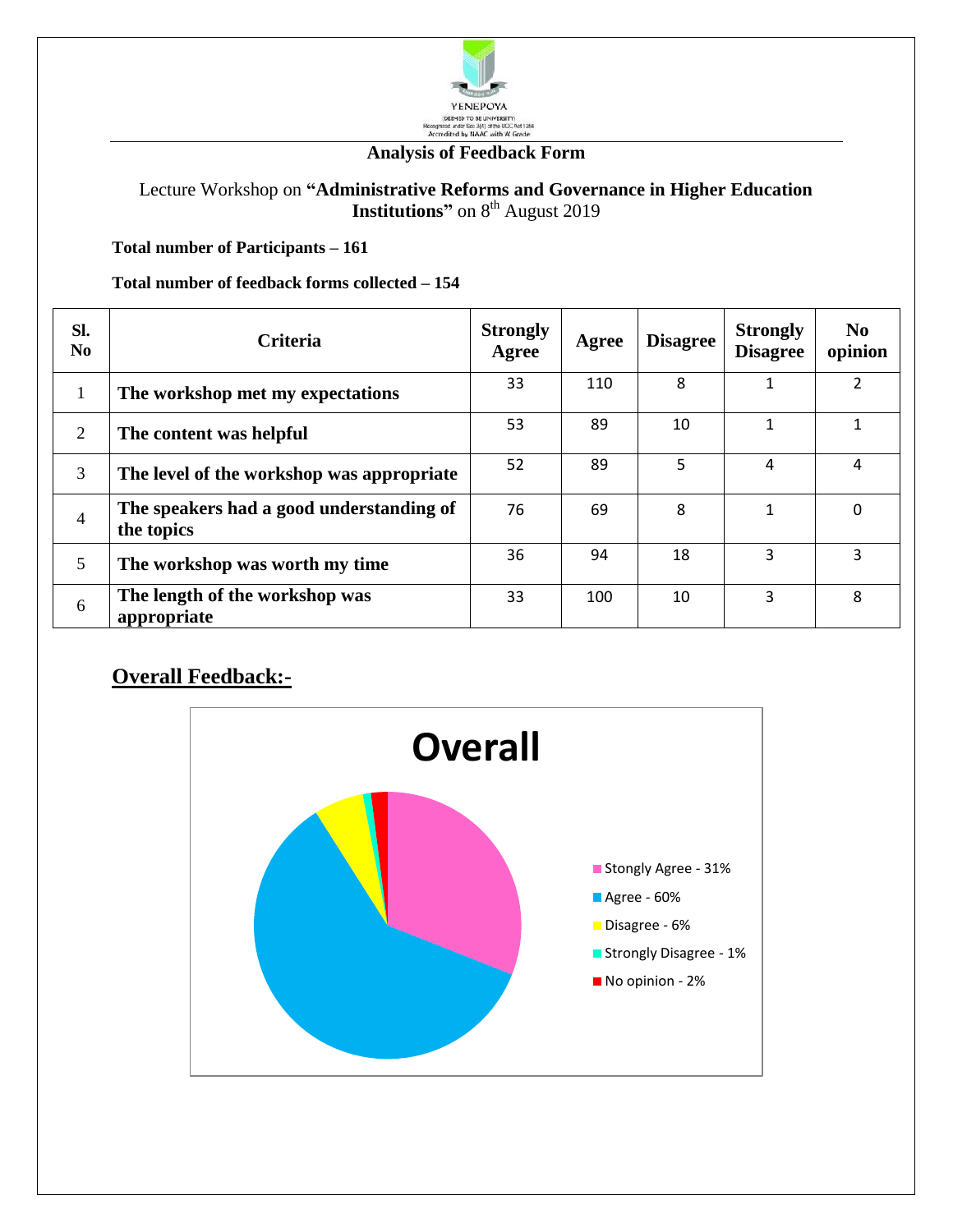

#### **Criteria wise analysis:-**



**1. The workshop met my expectations.**

**2. The content was helpful.**

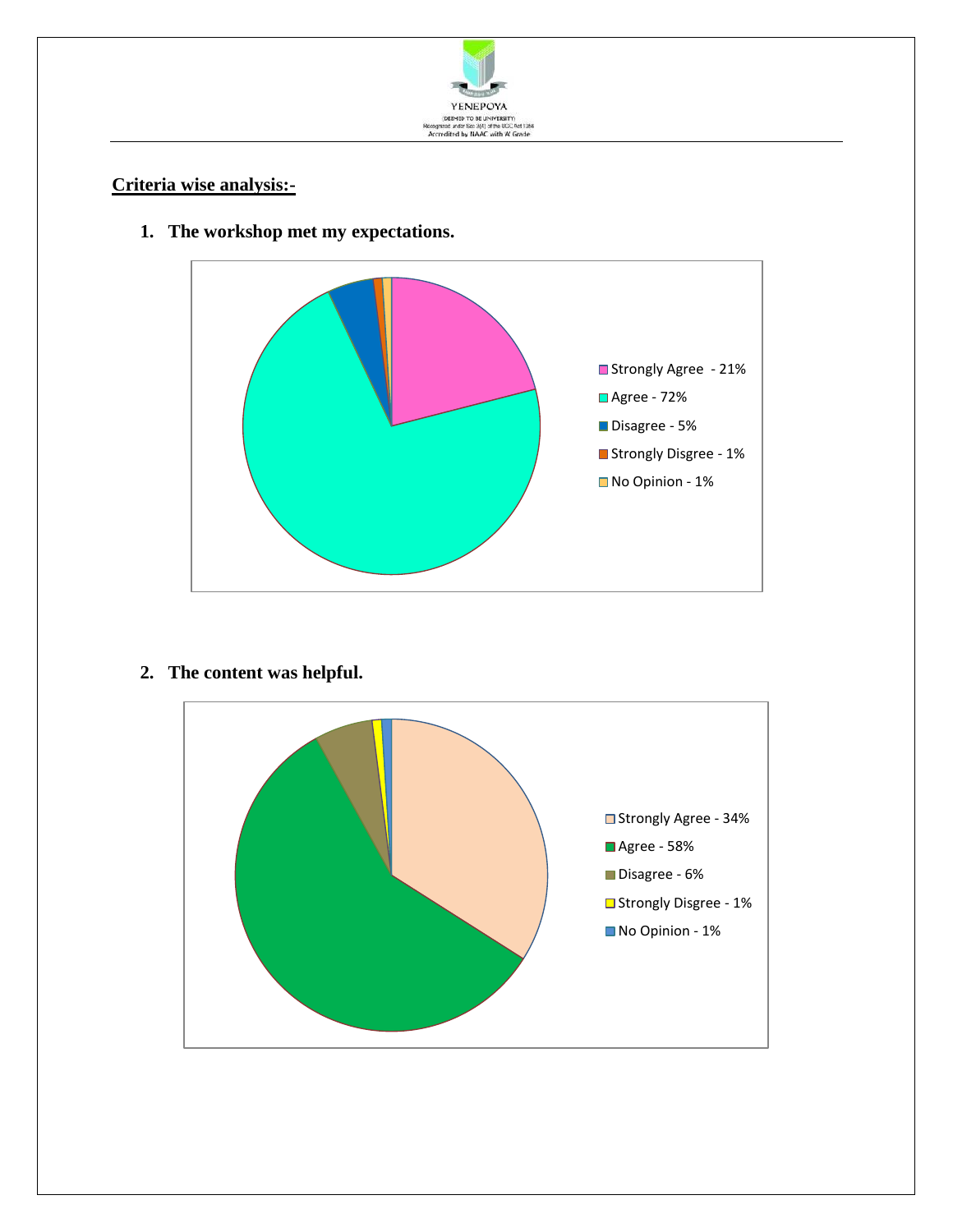

**3. The level of the workshop was appropriate.**



**4. The speakers had a good understanding of the topics.**

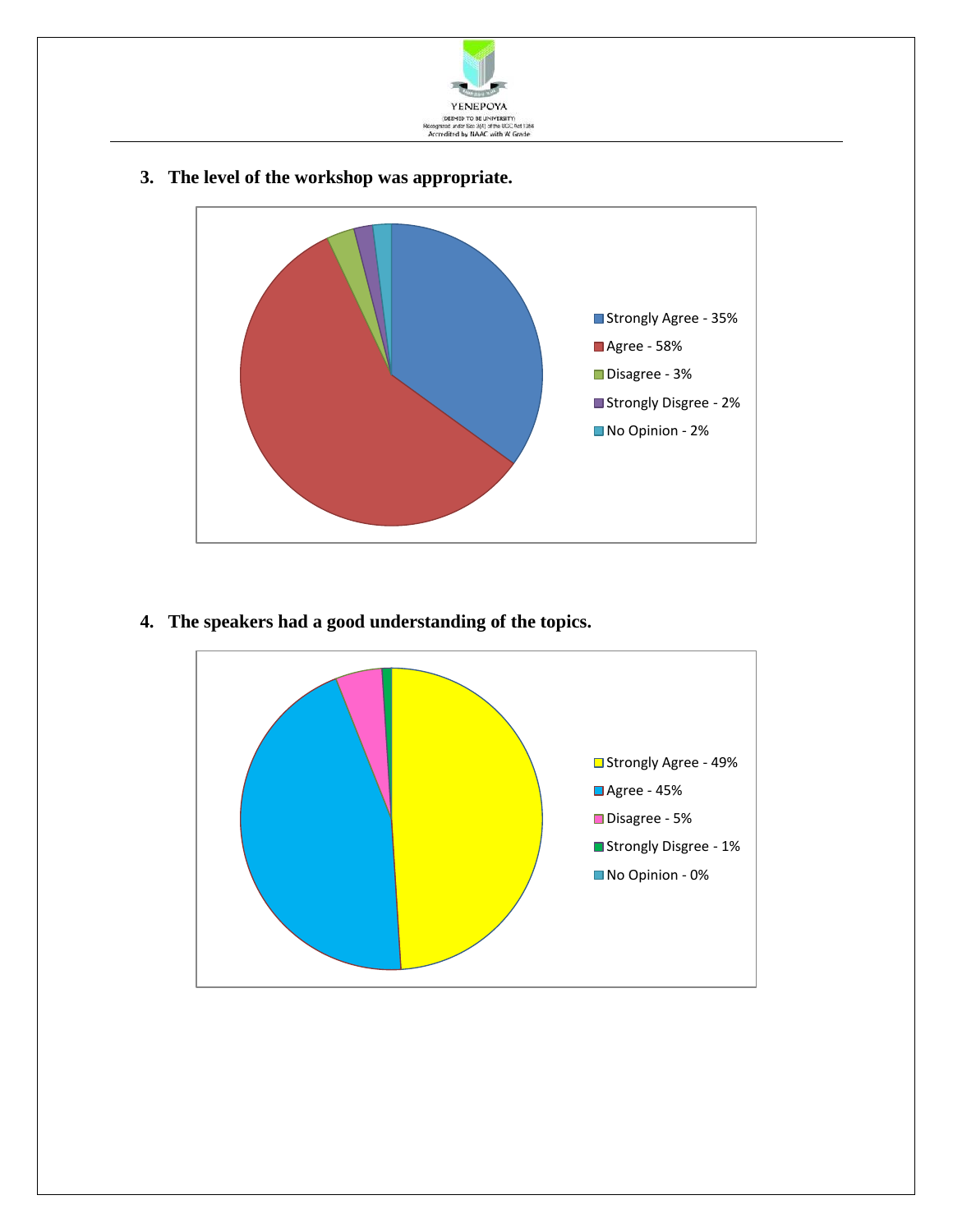

**5. The workshop was worth of my time.**



**6. The length of the workshop was appropriate.**